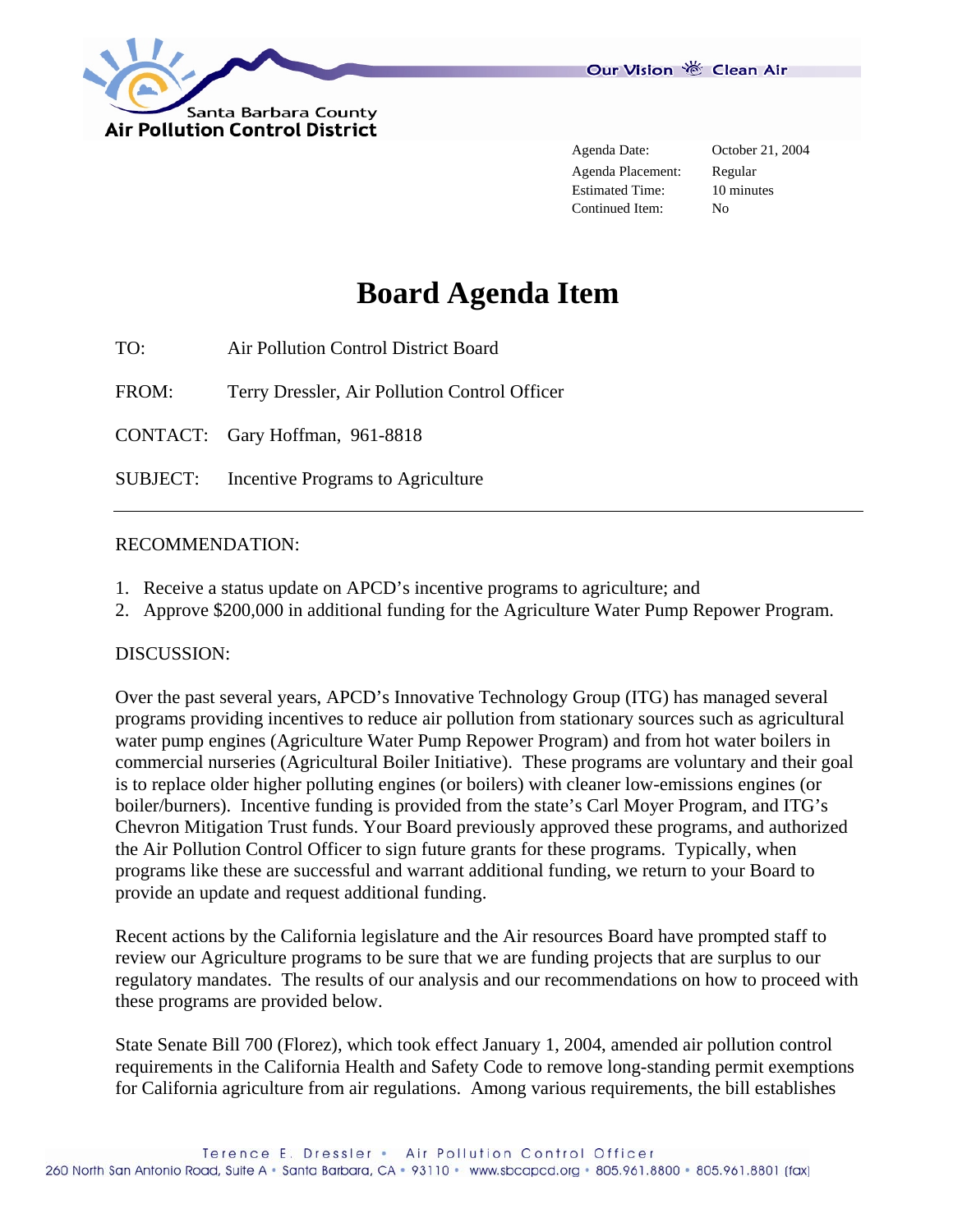specific short term permitting requirements for agricultural sources. All existing agriculture sources that are "major" sources under either Title I or Title V of the Clean Air Act (i.e., potential to emit 100 tons per year or more of any regulated pollutant) are required to apply for permits by December 31, 2004. Sources above 50% of the major source threshold (i.e., equal or exceed 50 tons per year actual emissions) will also be required to apply for permits.

For agriculture sources whose actual emissions are below the "50%" threshold (below 50 tons per year), the bill directs air districts to determine if permits are necessary to achieve air quality goals. Existing prohibitory rules will apply as well. For these sources, SB700 requires a public hearing by air district boards to determine if such sources should be subject to permit and prohibitory rules. Until specific findings are made, such agriculture sources will remain exempt from permits. APCD is proceeding with implementation of SB700 and conducting outreach efforts with the agriculture community in our county. We are also tracking the progress of SB700 implementation efforts by air districts in much larger agriculture areas in the state (i.e., San Joaquin Valley and South Coast AQMD).

In addition, the California Air Resources Board (ARB) recently approved new Air Toxic Control Measures (ATCM) for diesel-fueled stationary engines and portable engines, which include engines used by agriculture. These ATCMs will reduce the public's exposure to diesel particulate matter (PM) and other air pollutants (including toxics) by establishing best available control technology (BACT), which includes emission standards and operational requirements for these diesel engines. The stationary diesel ATCM applies to new diesel engines, not "in-use" diesel engines used in agricultural operations. The portable ATCM applies to all (in-use and new) portable diesel engines. The ATCMs are not yet in effect, and are still pending official clearance by ARB's Office of Administrative Law.

### *Agriculture Water Pump Repower Program:*

Since April, 2001, your Board has approved a total of \$600,000 in incentive funding (using Carl Moyer Program and ITG mitigation trust funds) to repower older agriculture water pump engines with new certified low emission engines. These engines can be powered by diesel, electric, and alternative fuel (natural gas and propane) sources. The funds have been used to successfully replace 40 diesel engines in our county, generating about 293 tons NOx emission reductions over the life of the projects. The program's overall cost-effectiveness is about \$2,400/ton NOx emissions reduced. An earlier ITG program (1997-1999) targeting portable agriculture water booster pumps, successfully replaced a total of 61 portable engines. Together, these programs have replaced over 100 water pump engines in our county. We feel there are still many uncontrolled agriculture water pump engines (primarily stationary) that could qualify for future program funds while SB 700 and the diesel ATCMs are being implemented. Therefore, we recommend your Board approve an additional \$200,000 in program funds to continue with the program, provided the parameters specified below are met:

- $\triangleright$  all diesel engines with a baseline NOx factor less than Rule 333 limit (8.4 g/bhp-hr) will be considered for program funding;
- $\triangleright$  focus on smaller agriculture sources (with actual emissions below 50 tpy and PTE below 100 tpy of any regulated pollutant that are still exempt from APCD rules) to ensure that engine repowers are eligible under state statue (i.e., emission reductions are surplus);
- $\triangleright$  ensure that PM standards for the new engines meet the [stationary] ATCM standard;